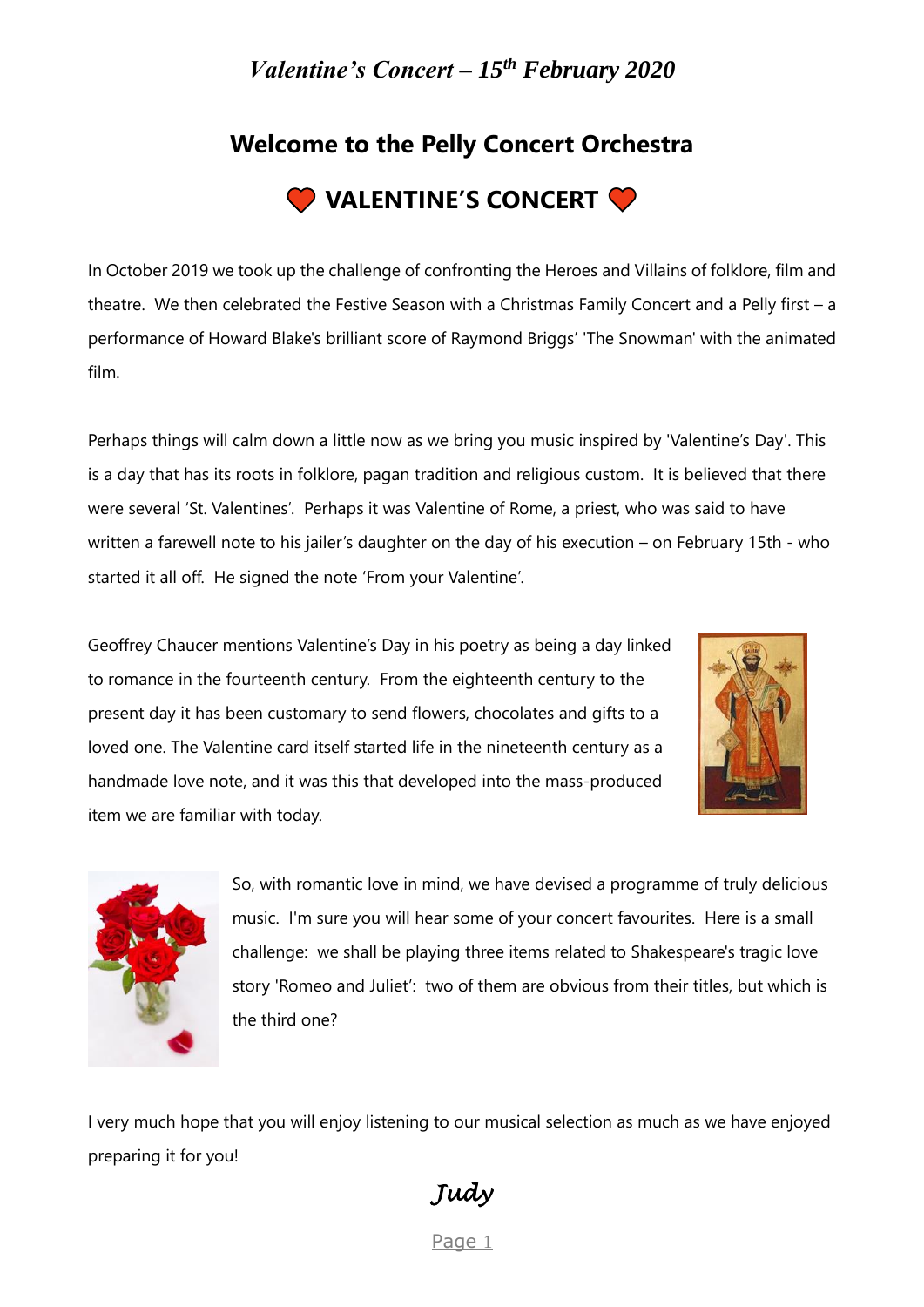## **TONIGHT'S PROGRAMME**

| 1.  | <b>Wedding March</b>              | Felix Mendelssohn                                    |
|-----|-----------------------------------|------------------------------------------------------|
| 2.  | The Bartered Bride Suite – Part I | <b>Bedřich Smetana</b>                               |
| 3.  | Theme from Love Story             | Francis Lai<br>Arr. John Avery                       |
| 4.  | "Tonight" from West Side Story    | <b>Leonard Bernstein</b><br>Arr. Anthony F. Fones    |
| 5.  | Salut d'Amour                     | Edward Elgar                                         |
| 6.  | Lara's Theme                      | <b>Maurice Jarre</b><br>Arr. George Pollen           |
| 7.  | Romeo and Juliet                  | <b>Pyotr Ilyich Tchaikovsky</b>                      |
|     | <b>Interval</b>                   |                                                      |
| 8.  | Overture – The Marriage of Figaro | <b>Wolfgang Amadeus Mozart</b><br>Arr. Aubrey Winter |
| 9.  | Invitation to the Dance           | Carl Maria von Weber<br>Orch. Hector Berlioz         |
|     | 10. Theme to Romeo and Juliet     | Nino Rota<br>Arr. George Pollen                      |
| 11. | Romance                           | <b>Gerald Finzi</b>                                  |
| 12. | Superman - Love Theme             | John Williams<br>Arr. George Pollen                  |

13. The Best of the Beatles Various Composers *Arr. Calvin Custer*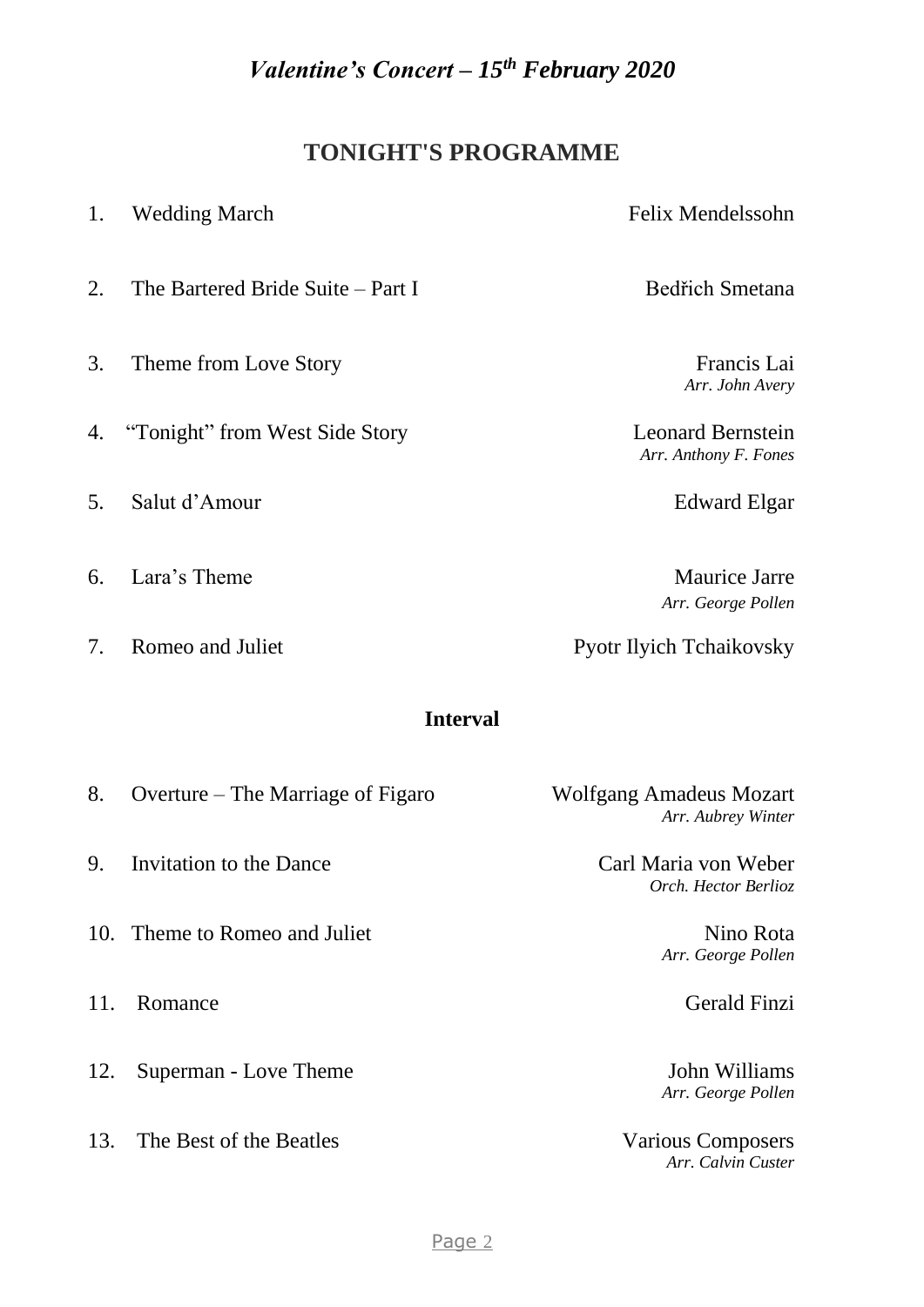The full orchestral version of Felix Mendelssohn's *Wedding March* is somewhat longer than the extract popularly used for the arrival of the bride at weddings. It is part of a suite written in 1842 as incidental music to *A Midsummer Night's Dream*. The march became popular at weddings after Queen Victoria - for whom Mendelssohn often performed on visits to Britain - chose it for the wedding of her daughter, also Victoria, to a Prussian prince in 1858.

#### **The Bartered Bride Suite – Part I Bedřich Smetana (1824 – 1884)**

The Bartered Bride is a comic opera with realistic characters, set in a country village. It tells the story of how true love prevails over the combined efforts of ambitious parents and a scheming marriage broker. Unusually, the overture was composed before almost any of the other music had been written. The overture begins with full orchestral thrust, out of which a scherzo-esque figure accumulates in the strings. The winds soon burst in with the rhythmic drive of Bohemian folk dances, and the two themes interact and develop until it races to a brilliant conclusion.

*Love Story* is a 1970 American romantic drama film written by Erich Segal, who was also the author of the best-selling novel of the same name. The film starred Ali MacGraw and Ryan O'Neal, alongside John Marley, Ray Milland, and Tommy Lee Jones in his film debut in a minor role.

A tragedy, the film is considered one of the most romantic by the American Film Institute (no. 9 on its list) and it is one of the highest-grossing films of all time. It was followed by a sequel, *Oliver's Story* (1978), starring O'Neal with Candice Bergen.

The song *Where Do I Begin?* was first introduced as an instrumental theme in the film, after the film's distributor, Paramount Pictures, rejected the first set of lyrics that were written. Andy Williams eventually recorded the new lyrics and took the song into the charts.

### **"Tonight" from West Side Story Leonard Bernstein (1918 - 1990)**

Leonard Bernstein's 1957 hit musical *West Side Story* brought *Romeo and Juliet* up to date, replacing Verona with the Upper West Side haunts of New York City's street gangs. When the forbidden lovers, Tony and Maria, duet in *Tonight*, a fire escape stands in for Shakespeare's balcony. When *West Side Story* was first unveiled, critics said Bernstein's melodic tricks, such as extensive use of the augmented fourth interval - were too difficult to sing. There is no such problem in the many orchestral arrangements of this timeless classic.

#### **Theme from Love Story Francis Lai (1932 - 2018)**

#### **Wedding March Felix Mendelssohn (1809 - 1847)**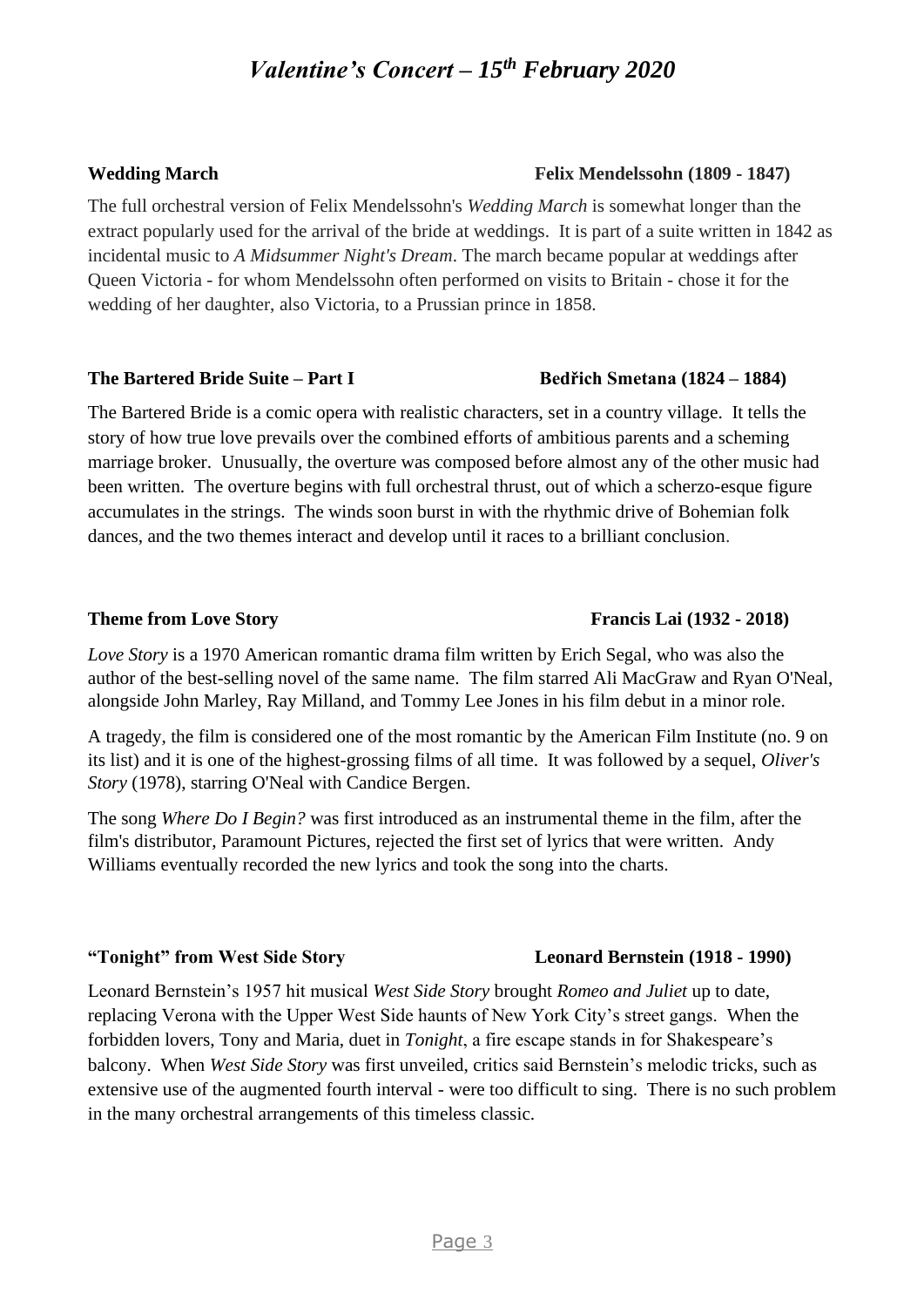#### **Salut d'Amour Edward Elgar (1857-1934)**

In the summer of 1888 Edward Elgar and Alice Roberts were destined to be married. Edward decided on a holiday with his friend Dr Charles Buck of Settle, Yorkshire. When Edward left Worcester, Alice presented him with a poem she had written entitled *Love's Grace*. While on holiday in Settle, Edward reciprocated by writing a short piece of music for her, which he called *Liebesgrüss* (Love's Greeting). The work was dedicated to "Carice", a contraction of his future wife's forenames, Caroline Alice, which they subsequently christened their daughter. On his return, Elgar presented his work to Alice and proposed to her. They married the following year in London.

At the end of 1888 Edward submitted three arrangements of the work – for solo piano, violin and piano, and an orchestral arrangement – to the music publishing firm of Schott, who agreed to buy the work. The fact that the work established itself so forcefully in a fiercely competitive field says much for its charm and quality, and it was Elgar's first published work.

#### **Lara's Theme Maurice Jarre (1924 - 2009)**

While working on the soundtrack for *Doctor Zhivago*, Maurice Jarre was asked by director David Lean to come up with a theme for the character of Lara, played by Julie Christie. Initially Lean had wanted to use a well-known Russian song but could not locate the rights to it, and so he delegated responsibility to Jarre. After several unsuccessful attempts at writing it, Lean suggested to Jarre that he go to the mountains with his girlfriend and write a piece of music for her. Jarre says that the resultant piece was *Lara's Theme*, and Lean liked it well enough to use it in numerous tracks for the film. It has been suggested that one of the main reasons the theme is featured so frequently is that Lean had hired an impromptu balalaika orchestra from several Russian Orthodox Churches in Los Angeles; the musicians could only learn 16 bars of music at a time, and could not read written music. The Pelly, however, has not hired a balalaika player tonight…

#### **Romeo and Juliet Pyotr Ilyich Tchaikovsky (1840 - 1893)**

In 1869 Tchaikovsky was a 28-year-old professor at the Moscow Conservatory. Having written his first symphony and an opera, he next composed a symphonic poem entitled *Fatum*. This work received only a lukewarm reception. Balakirev wrote a detailed letter to Tchaikovsky explaining the defects, but also giving some encouragement. Tchaikovsky went on to correspond with Balakirev and rework *Fatum* as a fantasy-overture based on Shakespeare's Romeo and Juliet.

The first performance of the first version of *Romeo and Juliet* in 1870 was not encouraging for the composer. Tchaikovsky said of the premiere:

"After the concert we dined.... No one said a single word to me about the overture the whole evening. And yet I yearned so for appreciation and kindness."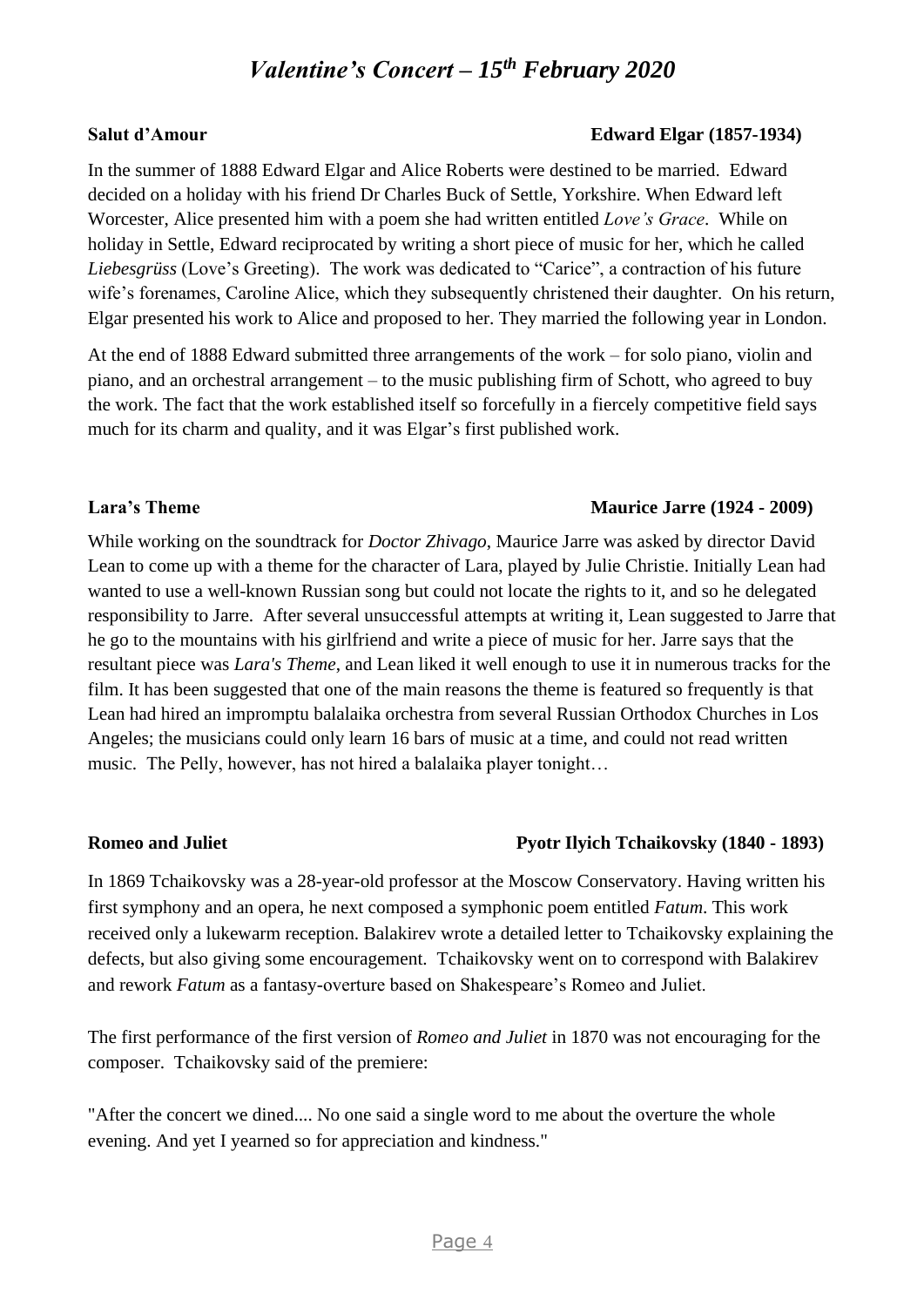The initial failure of Romeo and Juliet induced Tchaikovsky to fully accept Balakirev's criticisms and rework the piece. It also forced Tchaikovsky to reach beyond his musical training and rewrite much of the music into the form we know today.

Although styled an 'Overture-Fantasy' by the composer, the overall design is a symphonic poem in sonata form with an introduction and an epilogue. The work is based on three main strands of the Shakespeare story: the first strand is the chorale-like introduction representing the saintly Friar Laurence, the second is the agitated theme of the warring Capulets and Montagues, and the third strand is the "love theme", passionate and yearning in character, but always with an undercurrent of anxiety.

#### **Overture – The Marriage of Figaro Wolfgang Amadeus Mozart (1756 – 1791)**

*The Marriage of Figaro* is a comic opera that was the first of three collaborations between Mozart and Lorenzo Da Ponte. It is set in Spain, in the castle of Count Almaviva. The Count's valet and former barber, Figaro, is to marry Susanna, the Countess's maid. However, the Count is planning to seduce Susanna, while the Countess is pursued by Cherubino, a young Page. The opera features a tangled web of comedy, romance, misadventure, and mistaken identity as the relationships and action unfold. The score came close to being destroyed. The story goes that the Holy Roman Emperor Joseph II was looking for an opera to be performed in the imperial court in Vienna. Mozart had achieved very little success in the Austrian capital at that point, and he threatened to burn *The Marriage of Figaro* if he was passed over. Fortunately, the emperor had enough musical taste to choose Mozart. The *Figaro* overture gives us a delectable foretaste of the mood of its opera: fleet, witty, and often acerbic in its humour.

#### **Invitation to the Dance Carl Maria von Weber (1786 - 1826)**

Weber dedicated *Invitation to the Dance* to his wife Caroline, and wrote it in 1819, while also writing his opera *Der Freischütz*. It was the first Concert Waltz to be written with the intention of it being listened to, as opposed to simply being a tune for dancers. The piece was popular with Franz Liszt and Chopin and many other pianists of the time.

In 1841 Hector Berlioz was asked to contribute to Weber's opera *Der Freischütz*, and he orchestrated the original piano score as a ballet, as was the fashion at the time, transposing it from Db major to D major, being more orchestrally manageable and in a brighter key. Although Berlioz's orchestration took on a life of its own, separate from the opera for which it was intended, Tchaikovsky described its use in *Der Freischütz* as "utterly incongruous, tasteless and silly". However, despite his opinion it remains a popular concert piece today.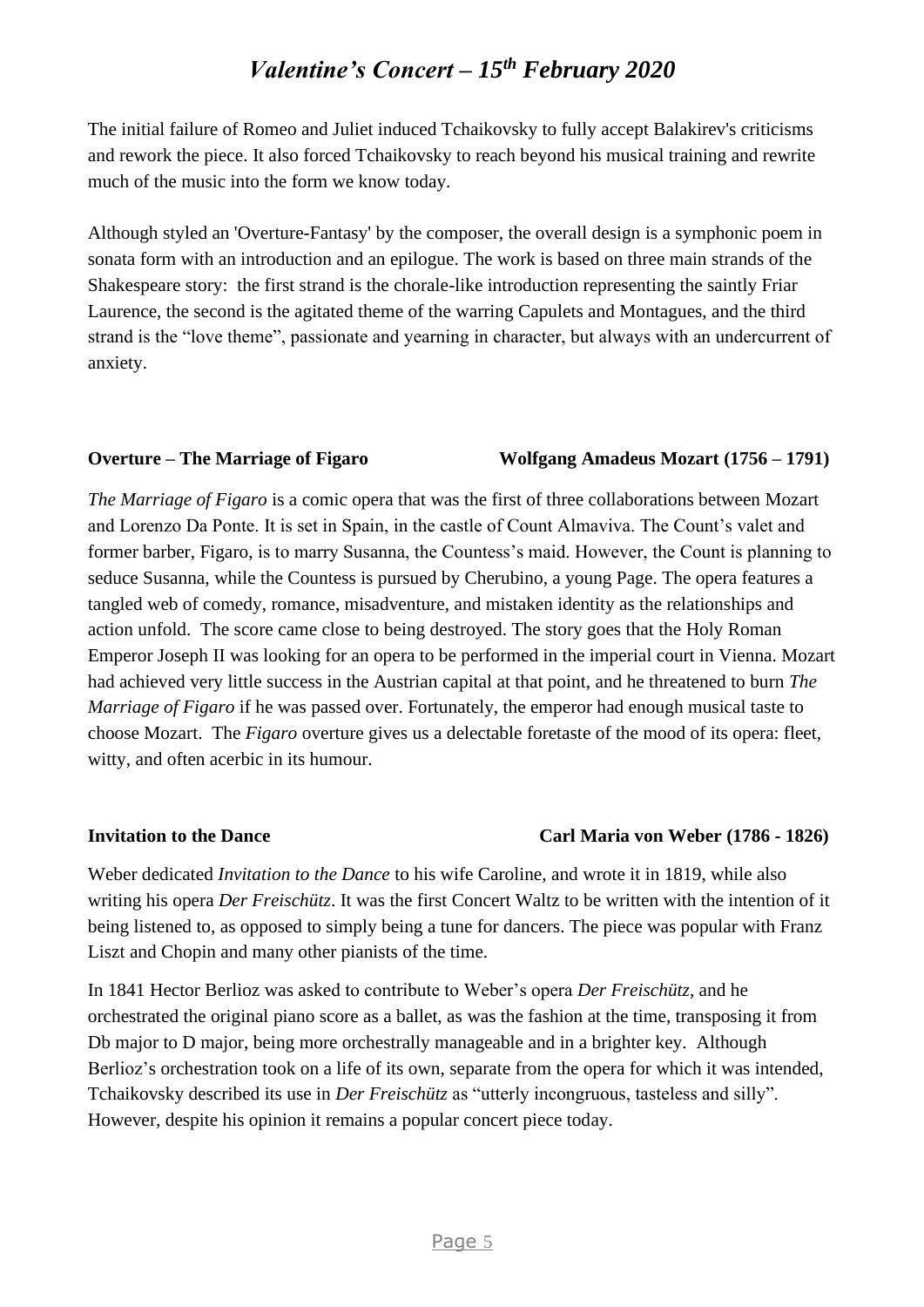## **Theme to Romeo and Juliet Nino Rota (1911 – 1979)**

Nino Rota wrote the music for Franco Zeffirelli's 1968 film of *Romeo and Juliet*, starring the young actors Leonard Whiting and Olivia Hussey. The score was described as "brilliant and moving" by Billboard. Contemporary feedback was also provided by John Mahoney from The Hollywood Reporter, who described the score as "one of the best and strongest components", noting that "a period ballad with lyric by Eugene Walter, *What Is a Youth?*, provides the perfect setting for the meeting of the two lovers at the Capulet party".

The Love Theme provides the background to the narrative of *Our Tune*, a long-standing feature on British radio hosted by Simon Bates.

Among 20th century British composers, Gerald Finzi is admired for his quintessentially English pastoral sound. He was a keen countryman and noted apple-grower, saving several varieties such as Lord Lennox and Baxter's Pearmain from extinction. Finzi was best known for vocal works, but his chamber works have come back into vogue - notably this *Romance* in E flat. Richly scored, with violins, violas and cellos split into multiple parts, the piece has the rare knack of making something sound full of yearning, despite being written solely in a major key.

#### **Superman - Love Theme John Williams (b. 1932)**

#### The *Superman* theme consists of three main components: a fanfare, a march which featured in our Heroes and Villains concert last year, and the Love Theme which we are playing tonight.

The Love Theme is typical of Williams' film scoring. The solo oboe introduces the poignant theme, accompanied by glistening pianissimo trills and then rising pizzicati from the strings. The swirling and glittering orchestral development culminates in a full-blown statement of the theme, with stratospheric yearning strings, skittering flutes and ardent French horns. Following the theatrical climax, the music ultimately reaches a peaceful conclusion.

#### **The Best of the Beatles Various Composers, arr. Calvin Custer**

Beatles love songs and ballads forever stand the test of time. The quirky feature song of our short medley, *When I'm Sixty Four*, is one of the most covered of all time. Paul McCartney wrote the original at the age of 15, for early Liverpool gigs when The Beatles were known as The Quarrymen. He added the lyrics for his father's 64th birthday. It was the first item recorded for the landmark *Sergeant Pepper* album. John Lennon observed: "I would never even dream of writing a song like that."

### **Romance Gerald Finzi (1901 – 1979)**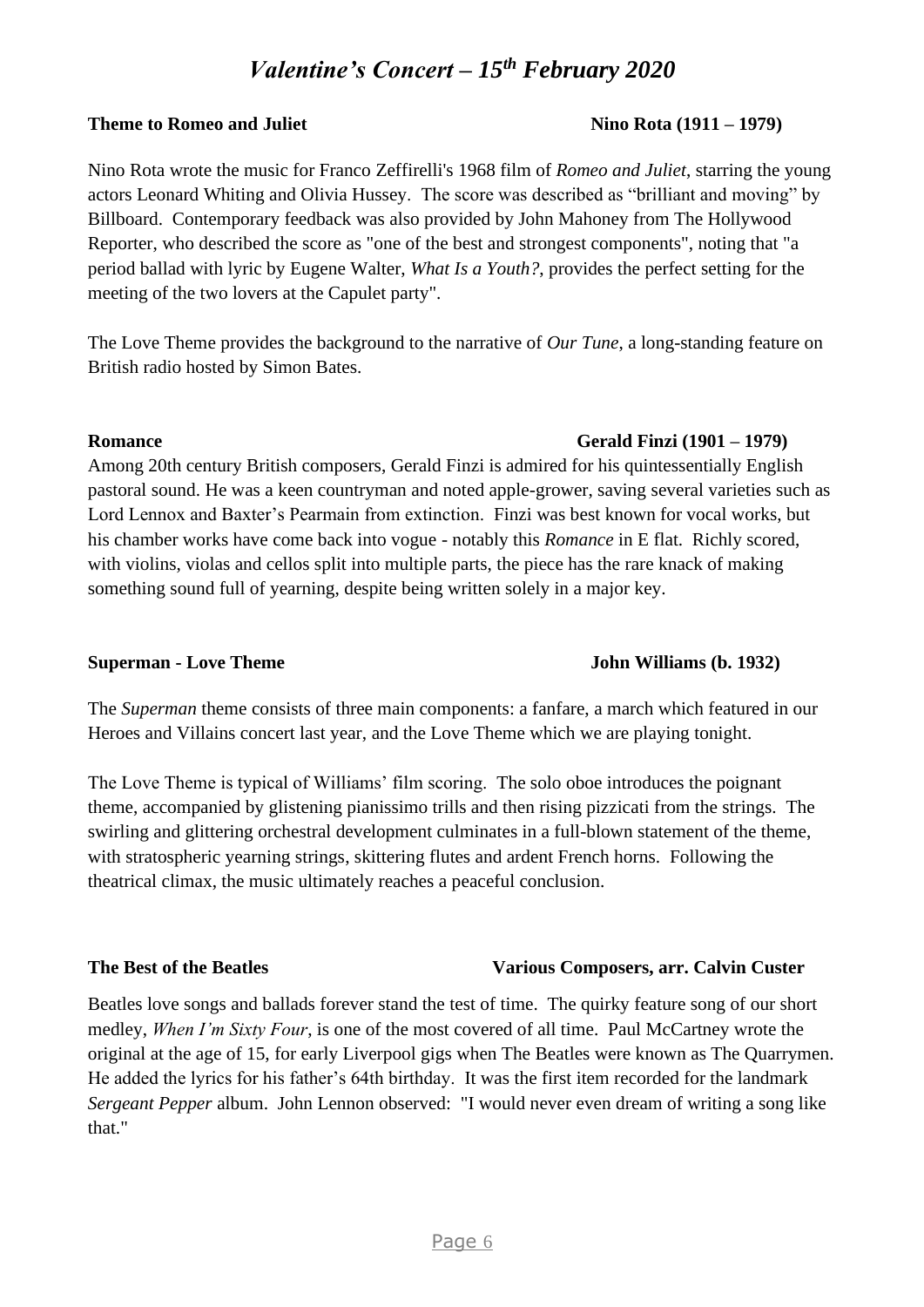## **Forthcoming Concerts**

*Please note that some concerts are at new venues!*

#### **25th April 2020 – Animal Magic – 7.30pm St Andrew's Garrison Church, Aldershot, GU11 2BY**

Cats Medley  $\sim$  Swan Lake  $\sim$  Dances with Wolves  $\sim$  Glow Worm Idylle Baby Elephant Walk  $\sim$  The Jungle Book

#### **18th July 2020 – Pelly Kaleidoscope of Colours – 7.30pm The Church on the Heath, Elvetham Heath, Fleet**

Ladies in Lavender  $\sim$  On Banks of Green Willow  $\sim$  Pink Panther  $\sim$  Blue Tango Blackadder Theme  $\sim$  Love of Three Oranges  $\sim$  Joseph and the Amazing Technicolour Dreamcoat

#### **Tickets are normally priced as follows:**

|                              |        | Adults Concessions Children under 16 |  |
|------------------------------|--------|--------------------------------------|--|
| Purchased in advance: £12    | $ f11$ | $+$ /                                |  |
| Purchased on the door: $£14$ | F13    | $+$ /                                |  |

### **Acknowledgements**

The Pelly Concert Orchestra would like to thank the following people, who have *in their various ways made significant contributions to this evening's concert:*

- ➢ Front of house helpers Vanessa Balchin, Rachel Haver, Jeanette Jones, Maureen Lomas, Linda Tan and Rolly Trice
- ➢ All those who donated raffle prizes
- ➢ Our Patrons and Friends
- ➢ The Refreshments team at The Church on the Heath
- ➢ Steve Barrett-White for AV and recording services
- ➢ Members of the First Violin and Viola sections for contributing programme notes on the music being played
- ➢ Barbara Sykes for designing concert flyers and programme front covers
- ➢ Our Leader Vanessa Russell
- ➢ Our Musical Director Tom Horn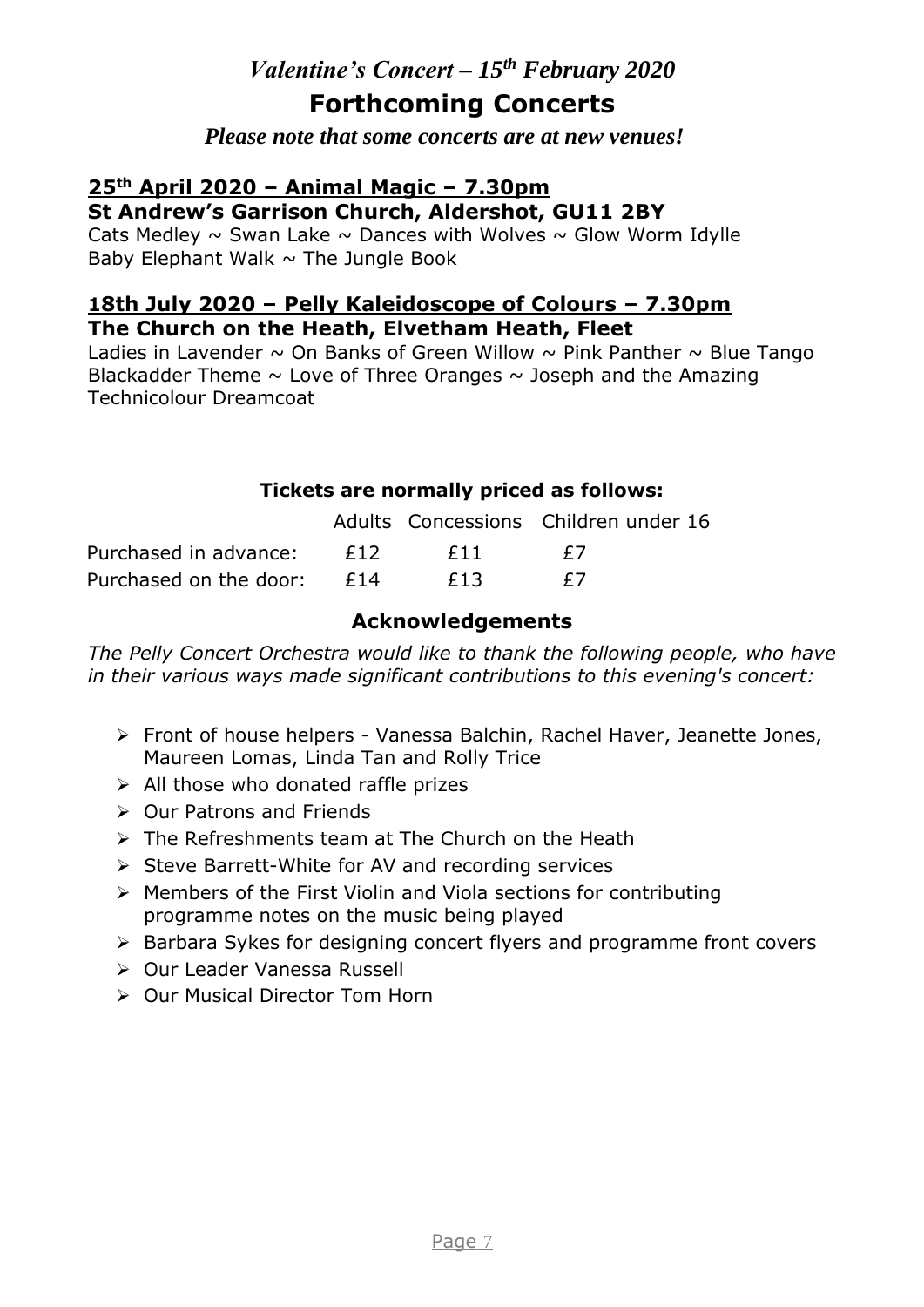## *Valentine's Concert – 15th February 2020 Tom Horn - Musical Director*



Tom started playing the violin at the age of four and gained experience with many youth and amateur orchestras in Kent, Guernsey and London. It was leading the London Schools Symphony Orchestra and studying under such conductors as Thomas Sanderling and Leif Segerstam that he realised his passion for the art of conducting.

Studying Music with Acoustics at Southampton University he became Leader & Assistant Conductor of both the Symphony Orchestra and the Sinfonietta and set up his own Concerto Orchestra to conduct. He studied under Peter Stark, Richard Dickens, Peter Ash, Robin Browning, has had a masterclass with Philip Ellis on Beethoven's 5th Symphony, competed in the Cadaques International Conducting Competition and studied with Rodolfo Saglimbeni, Denise Ham and Toby Purser on the George Hurst Conductors' Course at the Sherborne (formerly Canford) Summer Music School.

After graduating he became the conductor of the Aylesbury Youth Orchestra and has performed regularly at the 'Music For Youth' finals in Birmingham Symphony Hall. He is Leader and Assistant conductor of the Haslemere Music Society and has had the opportunity to perform and conduct major symphonic & operatic works. He founded the Charity Symphony Orchestra in 2006 with whom he still has a close relationship working on projects like the Haydathon and Beethovathon (performing all symphonies in a weekend). Tom has worked as a Guest Conductor with the Surrey County Youth Orchestra having a workshop with Freddie Kempf and the Royal Philharmonic Orchestra. He works as guest conductor with the Trinity Camerata and High Wycombe Youth Orchestra and has also had engagements with the St. Albans Symphony Orchestra, Welwyn Garden City Symphony & Chorus, Buckingham Chamber Orchestra, Sidcup Symphony Orchestra, Bridgenorth Symphonia, London Repertoire Orchestra, Woking Chamber Orchestra and Didcot & Wallingford Symphony Orchestra.

As well as being Musical Director of the Pelly Concert Orchestra, he is also Musical Director of the Buckinghamshire County Youth Orchestra with whom he performed in the Royal Albert Hall last year. He has also recently set up a new Orchestra in his home town of Marlow performing in local pubs and other unique pop up venues around town. Over the summer months he conducts the Sinfonietta on the New London Music School course and works on the Garsington Youth Opera course.

### *Vanessa Russell – Leader*

Vanessa Russell studied violin and viola at the Royal College of Music with Maureen Smith and Ivo van der Werff and prior to that studied in Sussex with Andrew Sherwood.

Vanessa has worked with orchestras including the City of Birmingham Symphony Orchestra, the Brandenburg Sinfonia, Guildford and Brighton Philharmonic Orchestras, and the London Concert Orchestra, performing at venues including the Royal Albert Hall at the Proms, Symphony Hall Birmingham, the Barbican, NEC Birmingham, Royal Festival Hall and the Royal Opera House among others.

She has performed with such artists as Hayley Westenra, John Tomlinson and Alfie Boe and has also played for the launch of the cruise ship MS Queen Elizabeth.



Vanessa is a regular violinist and violist with the Akina and Barber String Quartets. Previously she was violist for the Rabinof Quartet who played at venues including City Hall, the Royal Opera House and Kensington Palace and the RAC Club London for Princess Michael of Kent.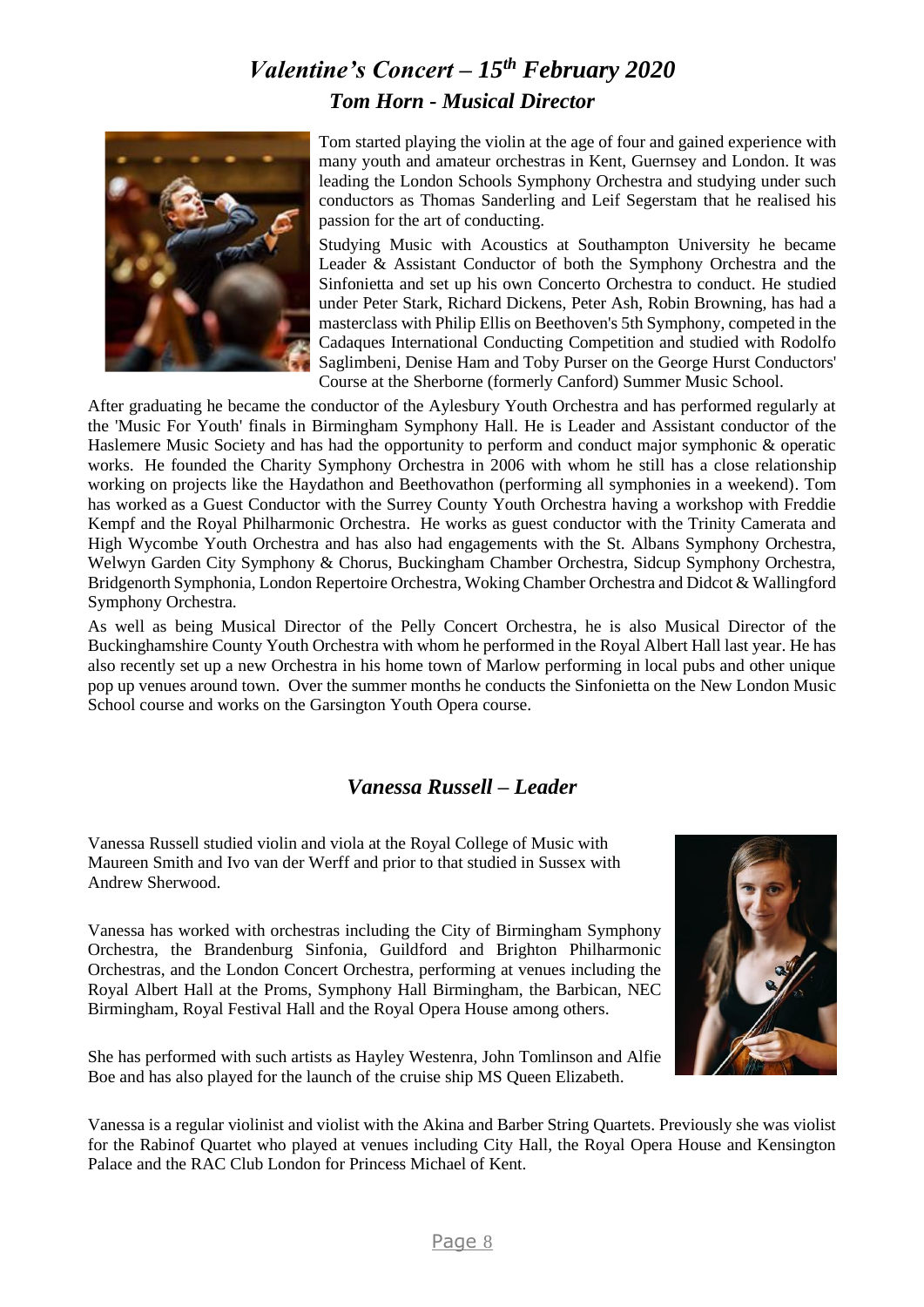### **1st Violins**

Vanessa Russell Jinny Gribble Ann Highley Lynne Thomson Adam Brown Penny Cantwell Leon Crampin Viv Taylor

### **2nd Violins**

Lesley Lemon John Beckett Sue Gillis Carole Kaldor Lee Mackie Paul Richards Jane Hunter Michael McConnell

### **Violas**

Judy Dudley Pippa Cuckson Tony Smith Tracey Milne Bob Perry

### **Cellos**

Lynda Trice Martin Heath Sarah Higgs Margaret Houston Clive Jackson

### **Double Basses**

Lorraine Collins Stephen Davis James Slade Sally Swift

#### **French Horns** Peter Kaldor

Roger Doulton Tim Jones Nick Barrett

**Flutes/Piccolo** Barbara Sykes Hayley Shlackman

**Trumpets** Avelia Moisey Jen Boase

**Oboes/Cor Anglais** Barry Collisson Jane Cleaver

**Trombones**/**Bass Trombone** Steven Kerry Denise Dodge Paul Dodge

**Clarinets/Bass Clarinet** Helen Lister

**Tuba** Dave Moon

### **Bassoons**

Alice Overd

Paula Burton Martin Cocks

### **Percussion**

Chris King Dave Lambert Kim Sargeant

**Piano** Linda Tan

## **The Pelly Concert Orchestra Committee**

Chairman – Judy Dudley (Viola) Vice-Chair – Barbara Sykes (Flute) Secretary – Lynda Trice (Cello) Treasurer – Clive Jackson (Cello) Personnel – Barry Collisson (Oboe)

Patrons Secretary – Pippa Cuckson (Viola) Assistant Librarian – Paula Burton (Bassoon) Leader – Vanessa Russell Musical Director – Tom Horn